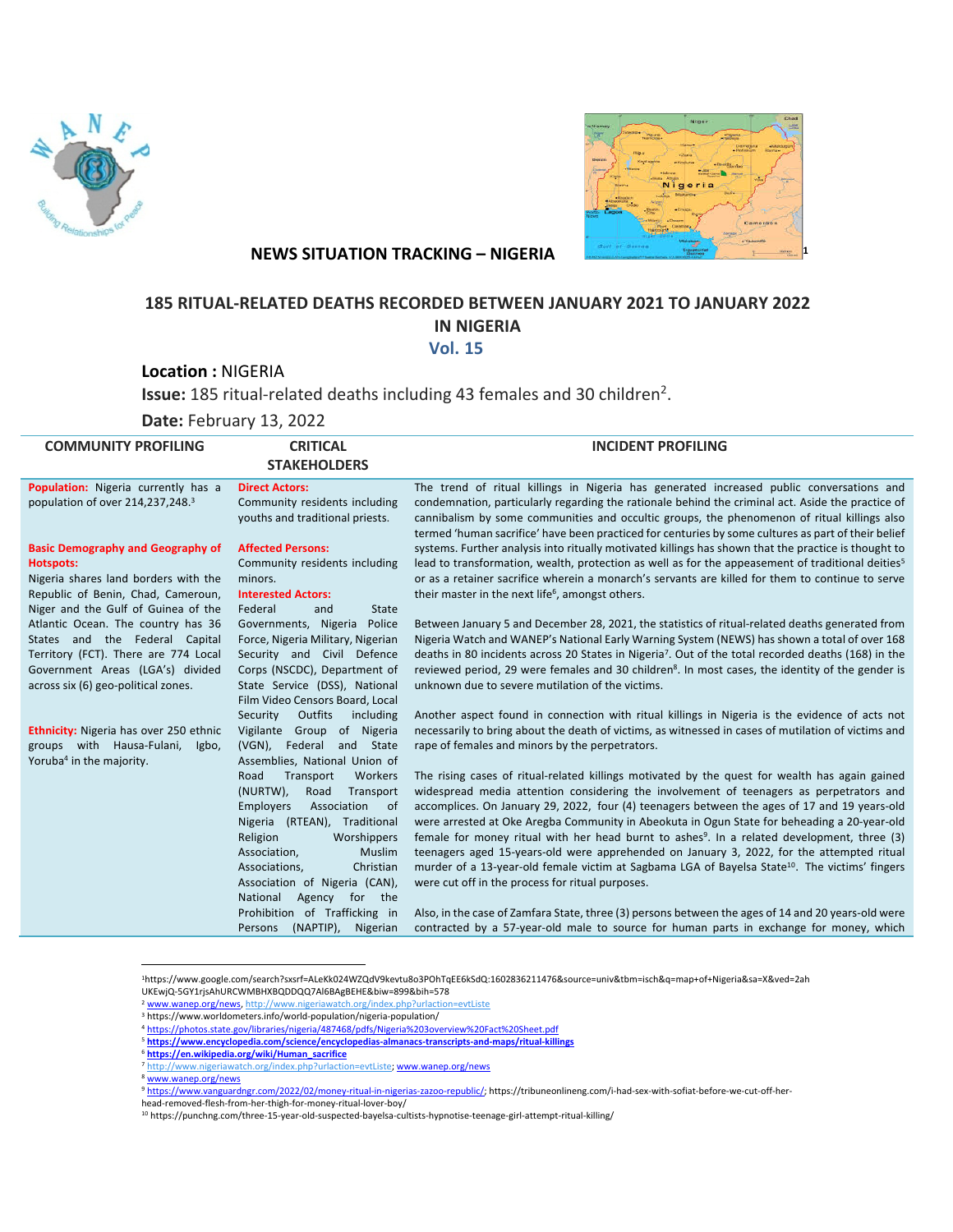| Tourism<br>Corporation. | Development | resulted in the killing of a 9-year-old boy with his body parts severed and sold in Gusau LGA on<br>December 12, 2021. <sup>11</sup><br>The current security dynamics is further compounded by the activities of merchants who trade in<br>human body parts to unsuspected individuals for rituals and consumption. Instance of this was<br>recorded in the Zamfara State, where the arrested suspect confessed to eating human body parts.<br>The activities of these merchants have been partly attributed to the surge in kidnapping and<br>missing persons across the country. According to the statistics generated by the International<br>Committee of Red Cross (ICRC) on missing persons, an estimated 24,000 reported cases of missing<br>persons were recorded in Nigeria resulting from armed conflicts and other forms of violence as of<br>February 2, 2022 <sup>12</sup> . |
|-------------------------|-------------|-------------------------------------------------------------------------------------------------------------------------------------------------------------------------------------------------------------------------------------------------------------------------------------------------------------------------------------------------------------------------------------------------------------------------------------------------------------------------------------------------------------------------------------------------------------------------------------------------------------------------------------------------------------------------------------------------------------------------------------------------------------------------------------------------------------------------------------------------------------------------------------------|
|                         |             | On January 22, 2022, two (2) male suspects were arrested in Osun State with confessional<br>statements of killing over 70 females in the past with their body parts harvested for sale <sup>13</sup> . Several<br>other suspects have also been arrested in Osun, Lagos, Oyo and Ondo States in the South-West<br>Region of Nigeria <sup>14</sup> with human body parts, while other suspects claimed to have exhumed the<br>human organs from graves in cemeteries as recorded in the WANEP NEWS. Similar incidents of<br>unknown identities were recorded in Cross River State where 15 beheaded bodies (including<br>males and females) were discovered at Five Miles area on April 13, 2021. Also, on February 9,<br>2022, security operatives uncovered decomposing human body parts in an uncompleted building<br>along Oyo-Ilora Road in Oyo West LGA of Oyo State <sup>15</sup> . |
|                         |             | In addition to the statistics generated above on ritual-related deaths, the WANEP NEWS recorded<br>11 incidents of attempted and actual murders for ritual purposes in Nigeria in January 2022. In the<br>reviewed month, 17 people (including 14 females) were reportedly killed in Plateau, Delta, Lagos,<br>Anambra, Cross River, Ondo, Osun and Ogun States, while 3 others including 2 children and one<br>female sustained injury in Bayelsa and Anambra States.                                                                                                                                                                                                                                                                                                                                                                                                                    |
|                         |             | <b>Current Interventions:</b>                                                                                                                                                                                                                                                                                                                                                                                                                                                                                                                                                                                                                                                                                                                                                                                                                                                             |
|                         |             | To mitigate the recurring incidences of ritual killings, the House of Representatives on February 9,<br>2022, sought declaration for national emergency on ritual killings in the country by the Federal<br>Government <sup>16</sup> . The House of Representatives has also requested that the Inspector General of<br>Police (IGP), Usman Baba Alkali, take urgent steps to increase surveillance and intelligence<br>gathering with a view of apprehending and prosecuting the perpetrators of the crime <sup>17</sup> .<br>Other actions taken at the State-level to mitigate the crime include efforts by the Ogun State Police<br>Command to apprehend the social media user who posted a get-rich-quick video on social media<br>platform 'Facebook', from where four (4) Ogun teenagers learnt money ritual by using human<br>body parts <sup>18</sup> .                          |

## **RISK ANALYSIS:**

- While kidnapping for ransom has become a trend in vulnerable communities in the country, there is a gradual shift to kidnapping for ritual purposes. This emerging trend in kidnapping is also motivated by financial gains, where kidnapping syndicates trade the mutilated bodies of their victims. The witness account of kidnapped victims evident in Rivers State<sup>19</sup> has further shown that most kidnapped victims who are unable to pay the negotiated ransom are murdered with their body parts sold. This inhumane practice continues to have a cascading effect on the public safety of citizens regardless of age, social class or economic status.
- The dimension of young people becoming part of the violence in a bid to amass wealth reveals the issue of youth unemployment and associated social pressures on young people in communities. Apart from the get-rich-quick-syndrome amongst young people, the alleged involvement of fake clerics, rich and influential personalities in ritual killings for alleged spiritual defence, to sustain affluence and/or remain in positions of political power were evident. These justifications were corroborated by arrested suspects who accused politicians, government officials and wealthy Nigerians as sponsors in the

<sup>15</sup> https://punchng.com/human-parts-uncovered-in-oyo-building-police-arrest-suspects/

Situation Tracking is a periodic analytical report designed by WANEP through its National Early 2 *Warning System (NEWS) to monitor the changing trends of specific conflict threats as civil society support to peace and security in Nigeria*

<sup>11</sup> https://www.channelstv.com/2022/01/14/police-arrest-killers-suspected-cannibal-for-eating-selling-human-parts-in-zamfara/

<sup>&</sup>lt;sup>12</sup> https://www.vanguardngr.com/2022/02/24000-nigerians-missingsays-intl-red-cross/; https://www.africanews.com/2021/08/30/nearly-45-000-peoplecurrently-declared-missing-across-africa-icrc/

<sup>13</sup> https://www.jungle-journalist.com/we-have-killed-over-70-girls-in-hotels-for-rituals-ritualists-arrested-in-osun-hotel/

<sup>14</sup> https://dailytrust.com/four-ritual-killing-cases-that-shocked-nigerians-in-2022

<sup>16</sup> https://dailypost.ng/2022/02/09/reps-ask-buhari-to-declare-national-emergency-over-ritual-killings/

<sup>17</sup> ibid

<sup>18</sup> https://punchng.com/sofiat-ogun-police-begin-search-for-facebook-user-who-posted-money-ritual-video/

<sup>19</sup> https://www.lindaikejisblog.com/2021/5/victim-narrates-how-she-was-kidnapped-by-human-parts-dealers-after-entering-a-mini-bus-in-port-harcourt-video-2.html